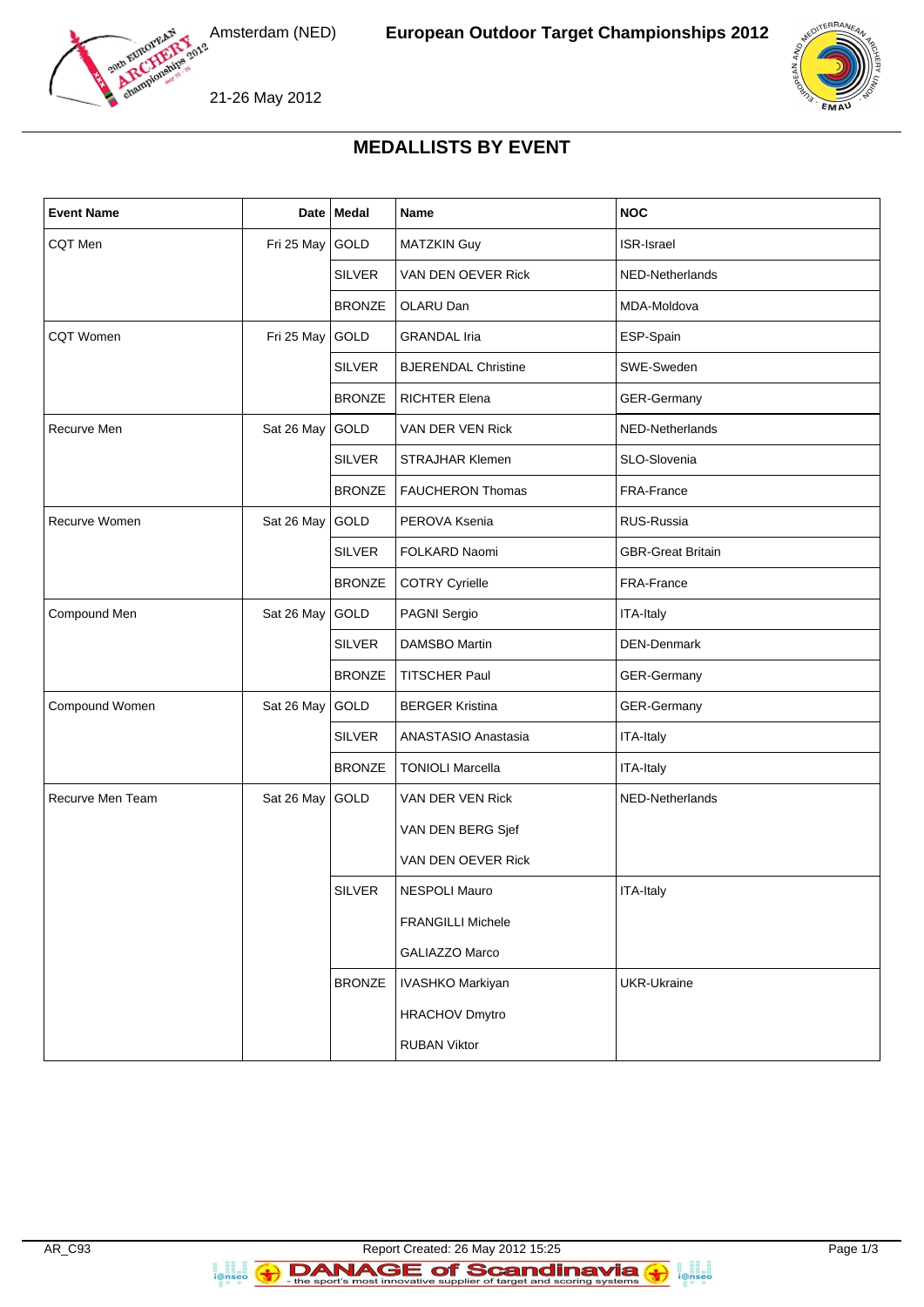



21-26 May 2012

## **MEDALLISTS BY EVENT**

| <b>Event Name</b>         |            | Date Medal    | Name                         | <b>NOC</b>               |
|---------------------------|------------|---------------|------------------------------|--------------------------|
| Recurve Women Team        | Sat 26 May | GOLD          | <b>SCHUH Berengere</b>       | FRA-France               |
|                           |            |               | <b>BEZAULT Celine</b>        |                          |
|                           |            |               | <b>COTRY Cyrielle</b>        |                          |
|                           |            | <b>SILVER</b> | <b>GRANDAL Iria</b>          | ESP-Spain                |
|                           |            |               | FOULON Magali                |                          |
|                           |            |               | FERNANDEZ Helena             |                          |
|                           |            | <b>BRONZE</b> | RICHTER Elena                | GER-Germany              |
|                           |            |               | <b>UNRUH Lisa</b>            |                          |
|                           |            |               | <b>WINTER Karina</b>         |                          |
| <b>Recurve Mixed Team</b> | Sat 26 May | GOLD          | <b>NESPOLI Mauro</b>         | ITA-Italy                |
|                           |            |               | VALEEVA Natalia              |                          |
|                           |            | <b>SILVER</b> | NOWAK Piotr                  | POL-Poland               |
|                           |            |               | SZUKALSKA Anna               |                          |
|                           |            | <b>BRONZE</b> | YILMAZ Yagiz                 | <b>TUR-Turkey</b>        |
|                           |            |               | LOKLUOGLU Begul              |                          |
| Compound Men Team         | Sat 26 May | GOLD          | <b>DELOCHE Pierre Julien</b> | FRA-France               |
|                           |            |               | <b>GENET Dominique</b>       |                          |
|                           |            |               | DOUSSOT Christophe           |                          |
|                           |            | <b>SILVER</b> | <b>BUSBY Duncan</b>          | <b>GBR-Great Britain</b> |
|                           |            |               | <b>GRIMWOOD Liam</b>         |                          |
|                           |            |               | <b>WHITE Chris</b>           |                          |
|                           |            | <b>BRONZE</b> | <b>ELZINGA Peter</b>         | NED-Netherlands          |
|                           |            |               | SCHLOESSER Mike              |                          |
|                           |            |               | <b>BLEYENDAAL Ruben</b>      |                          |

**B**<br>**i**@nseo